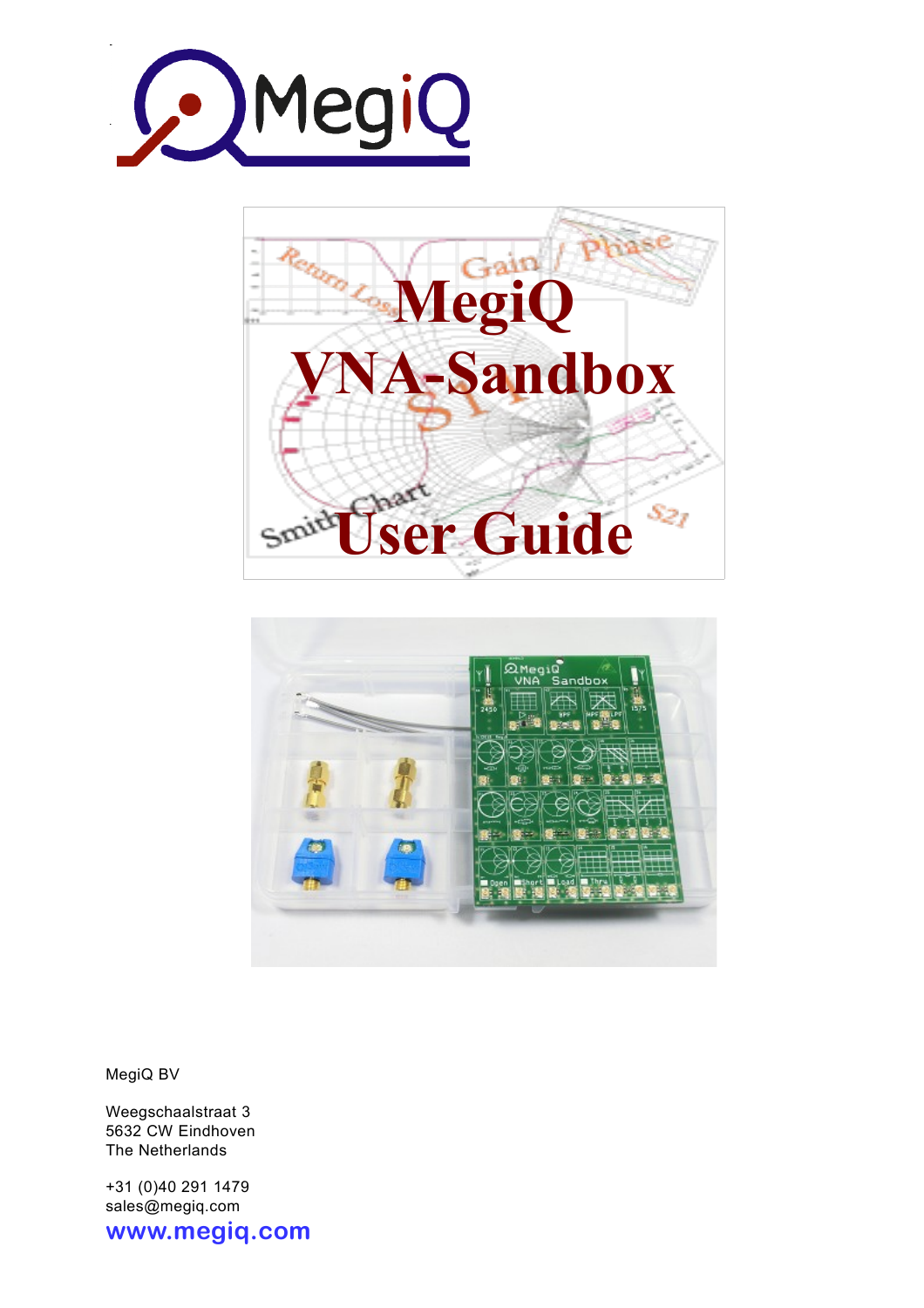

# table of contents

# **Table of Contents**

www.megiq.com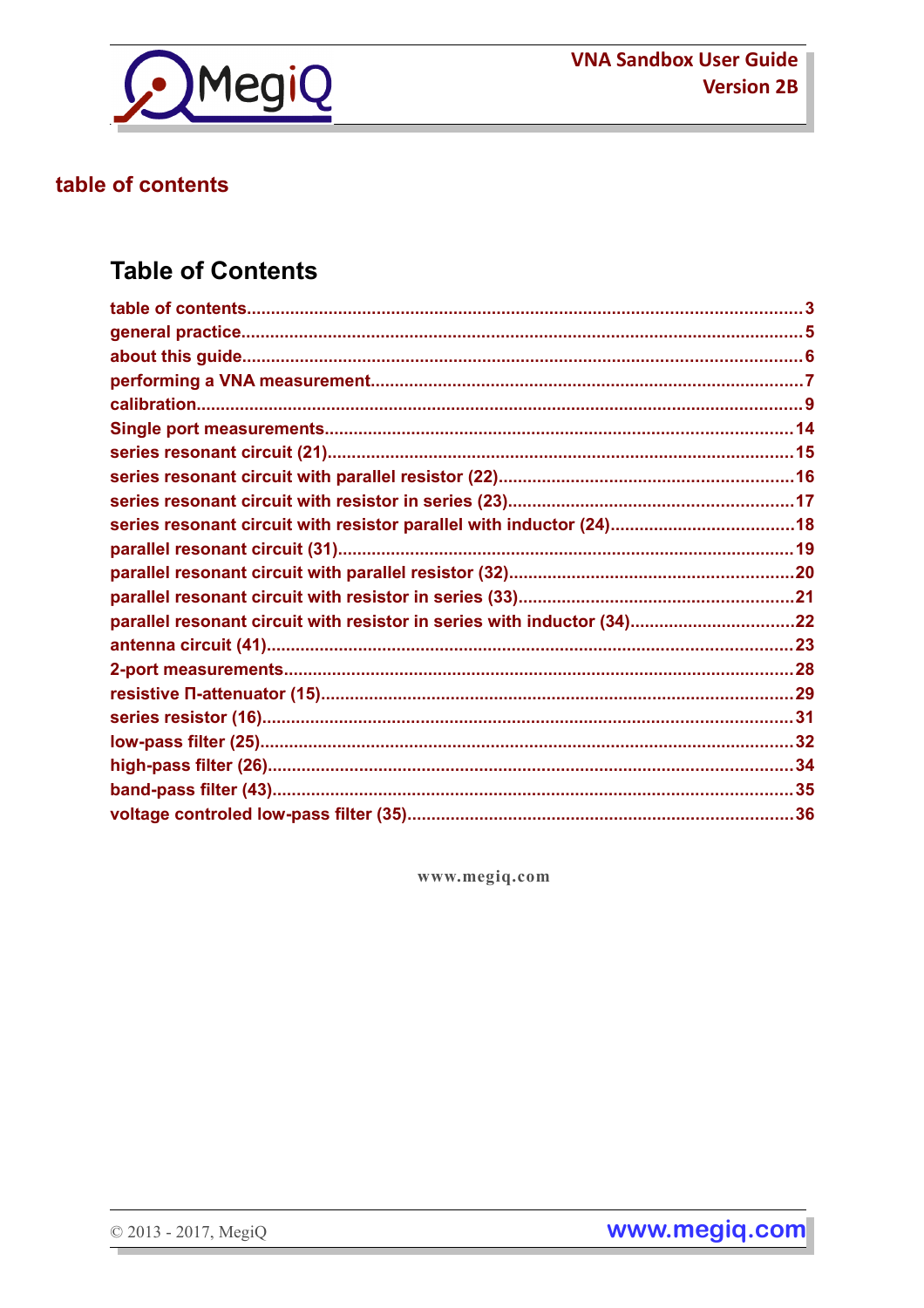



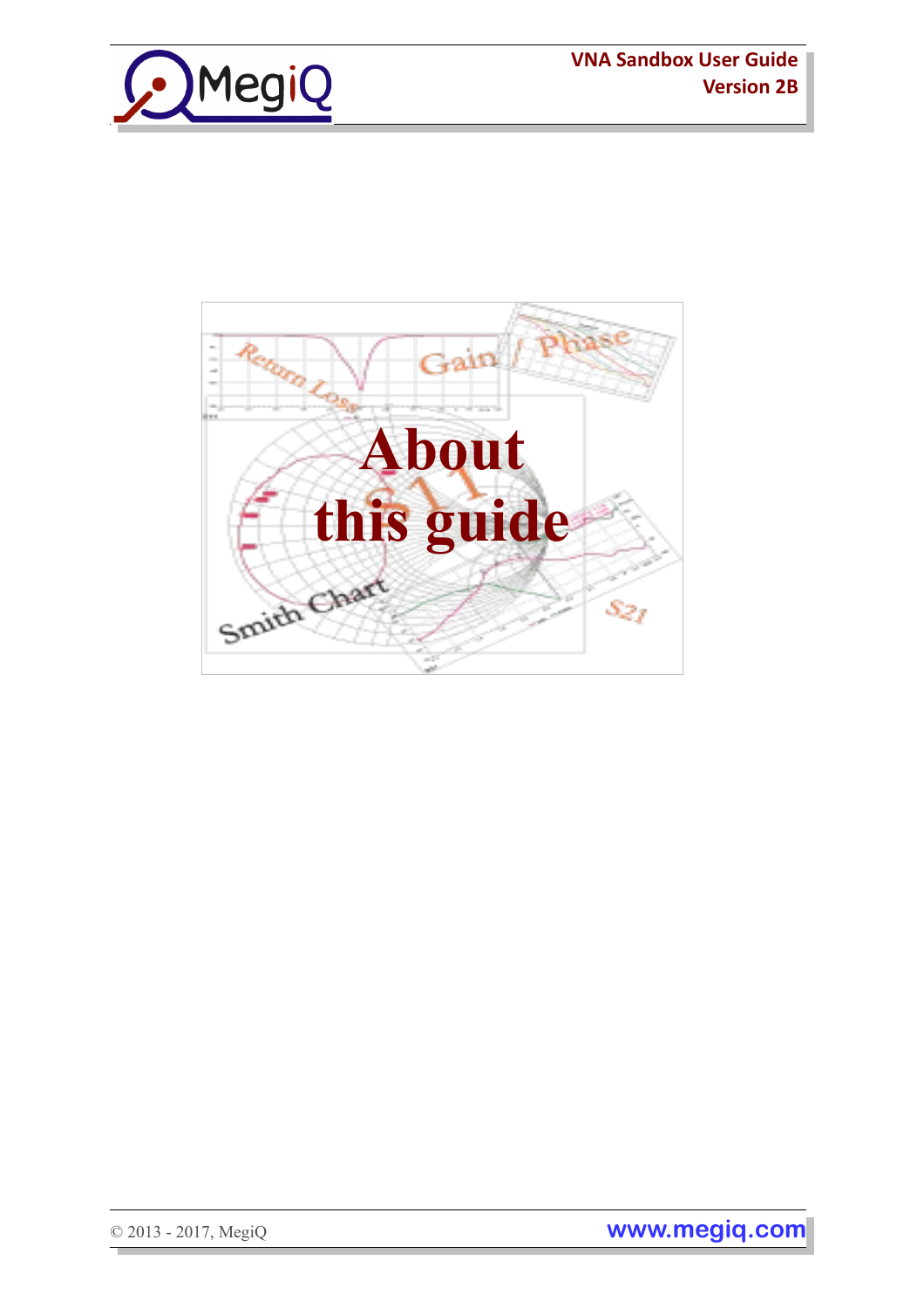



# **general practice**

Vector network analysis is for electronic engineers and designers. The apparatus needs special care, it is by no means comparable to the robustness of most multimeter and oscilloscopes. If you are acquainted with the use of spectrum analysers you probably are on the safe side, since the vulnerabilities of spectrum analysers are in the same order as VNAs.

Misuse might damage the instrument or lead to nonsense results. Therefore you'll find a list below with suggestions to be on the safe side.

- Beware of the maximum input signals. With a VNA these are, just as with spectrum analysers, much lower then with e.g. an oscilloscope. There is often a difference between allowable AC and DC input. With the MegiQ VNA maximum DC input is 20 V and maximum AC input is +20 dBm (100mW into 50Ω -> 2.2V rms)
- Keep connectors clean and mate them carefully, not too tight or too loose.
- Be careful with cables:
	- If you use the 'real ones', the ones intended for measurement purposes:
		- realize that they are very expensive
		- that mating them too often will wear them down.
	- If you use inexpensive "standard" cables:
		- make sure not to move or bend them too much after calibrating the set-up. This way you can make good measurements with those inexpensive consumer grade cables.
		- check them before using them, specially look for good, stable contact.
		- throw them away every now and then, and use a fresh new one.
- Calibrate the whole set-up each time you make a change. Even if you change a cable with an other "same" cable. Most cables, although looking the same, are different, except the ones specially made to be the same. But those specials are very expensive.
- Use "SMA-savers" on the input connectors to the SMA, (a simple male-female adapter, or an adapter to an other standard, such as UFL). By using adapters, you (un)screw connectors at the "output side" of the adapter and not directly on the front panel. This way you make sure not to wear down the front panel SMA to much.

The adapter itself is easily "calibrated-out", so it will not spoil the measurement.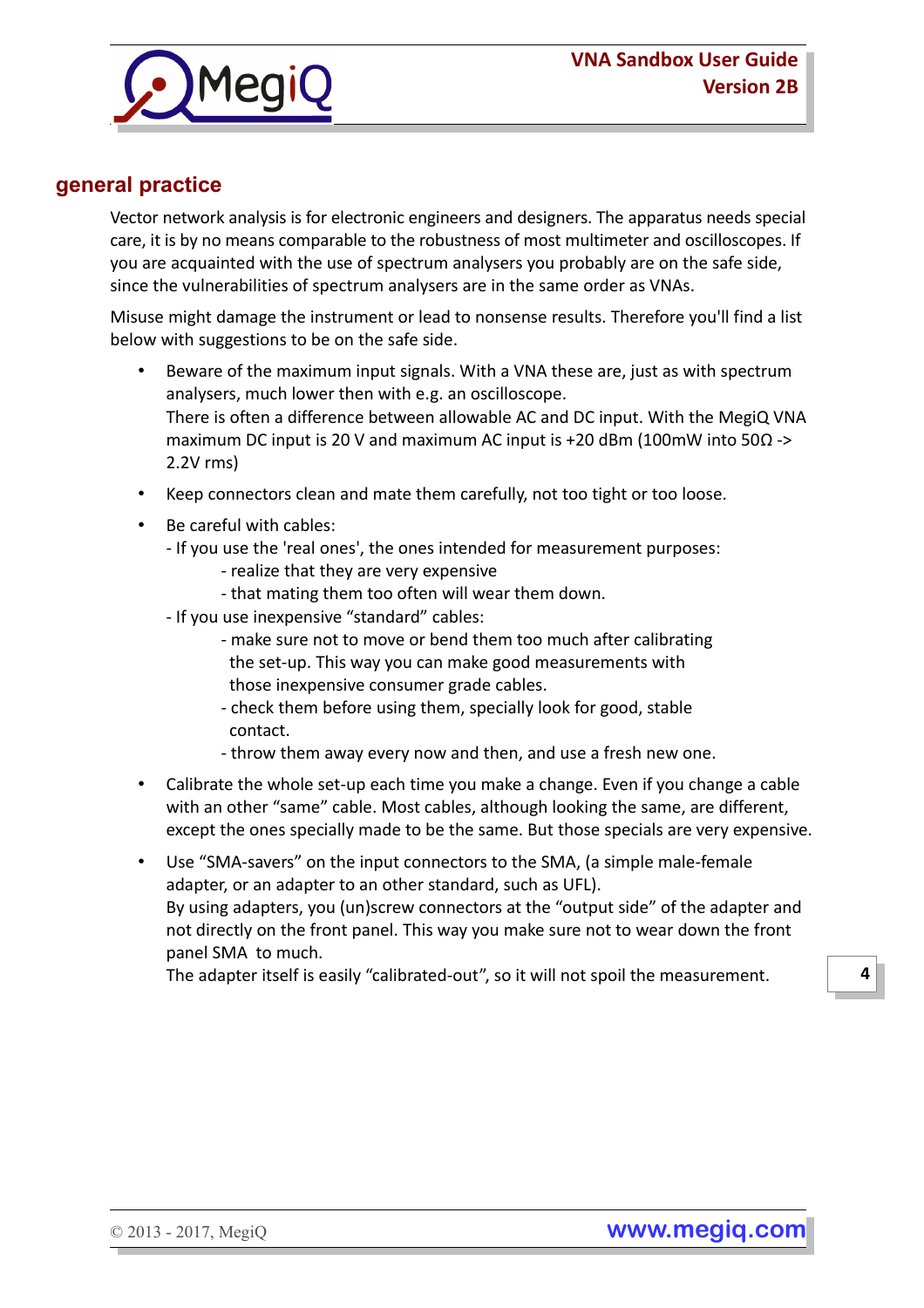

# **about this guide**

This guide serves two goals. Because you might be new to vector network analysis, or you might be new to the MegiQ VNA models.

Learning a new instrument can be challenging, and although the MegiQ VNA has a very intuitive user interface, it still *is* a full blown VNA, with the many different features that make sense if you use them in the right way.

Therefore this Getting started helps you through both: getting used to the actual instrument *and* hands on training with vector network analysis.

Fore this you will use the MegiQ VNA-Sandbox, a PCB with several easy demo circuits, but well chosen in order to present you with *both* the many features of the MegiQ VNA *and* the use of vector network analysis in every day life of an RF-engineer / -designer.

In principle you can use the MegiQ VNA-Sandbox with other VNAs in order to get accustomed to vector network analysis in case you do not have a MegiQ VNA available. In that case the buttons to push on the VNA will be different. And several measurements will be unavailable, because the MegiQ VNA -how simple it may look- has a lot to offer other instruments don't.

### **set-up**

In this Getting Started we shall describe the set-up with the MegiQ VNA. You will need the following hardware / software:

- MegiQ VNA-0440 (standard or e-version) with USB cable and power adapter
- MegiQ VNA-Sandbox
- Windows XP or Win7 PC with the MegiQ VNA software installed
- SMA (f) to UFL (f) converter (3 times)
- coaxial cable UFL(m)-UFL(m) (3 times)

We presume the MegiQ VNA software has been installed. If not so, please refer to the Installation Guide.

Note that for some measurements, the ones using the internal bias generator or the third port, you will need the VNA-0440e.

### **the use of getting started**

You can start with circuits on the MegiQ VNA-Sandbox where you want in this document, but if you are new to vector network analysis, we suggest to follow the order of this Getting Started manual. In all cases you should always start calibrating the set-up.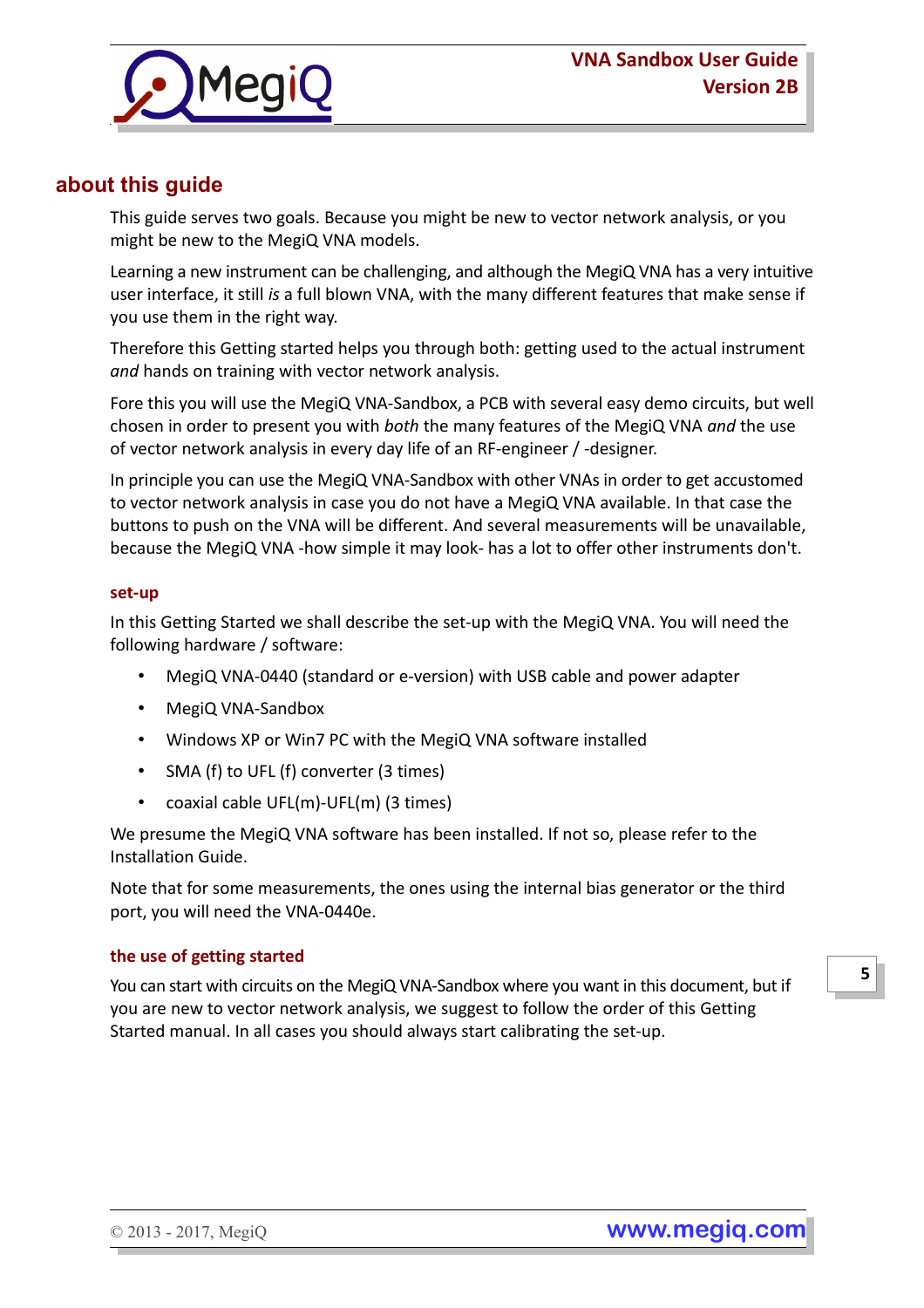

# **performing a VNA measurement**

Performing a measurement with a Vector Network Analyser is not very difficult, as long as you do the right steps in the right order. These steps are independent of the kind of VNA measurement you want to do. It all just has to do with the use of the high frequencies, which makes it different from many other, lower frequency measurements.

- Think it all well over: what do you want to know, what do you want to do with the results, etc.?
- Choose the point where you want to measure. It is RF, so every millimetre counts: run length transform impedances, so choose this point carefully.
- Make sure you use the right cables, connectors.
- Power up the instrument and let it warm up. (the MegiQ VNA is very temperature stable, so in most cases you do not have to wait)
- Make the right measurement set-up (hardware) and the set-up of the instrument. (using the PC software)
- Perform the calibration. (see "calibration")
- Perform the measurements.
- Interpret and save the results.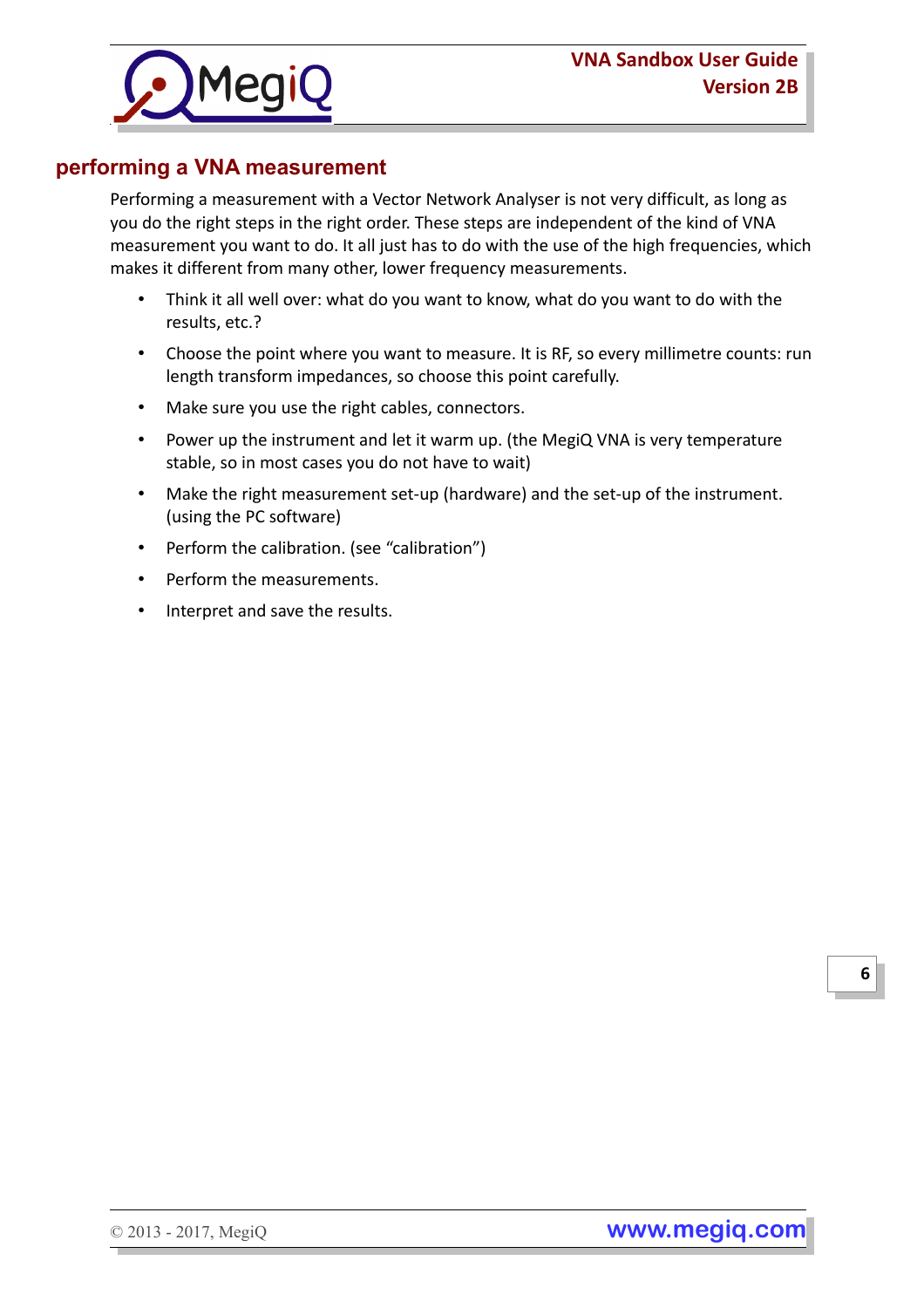

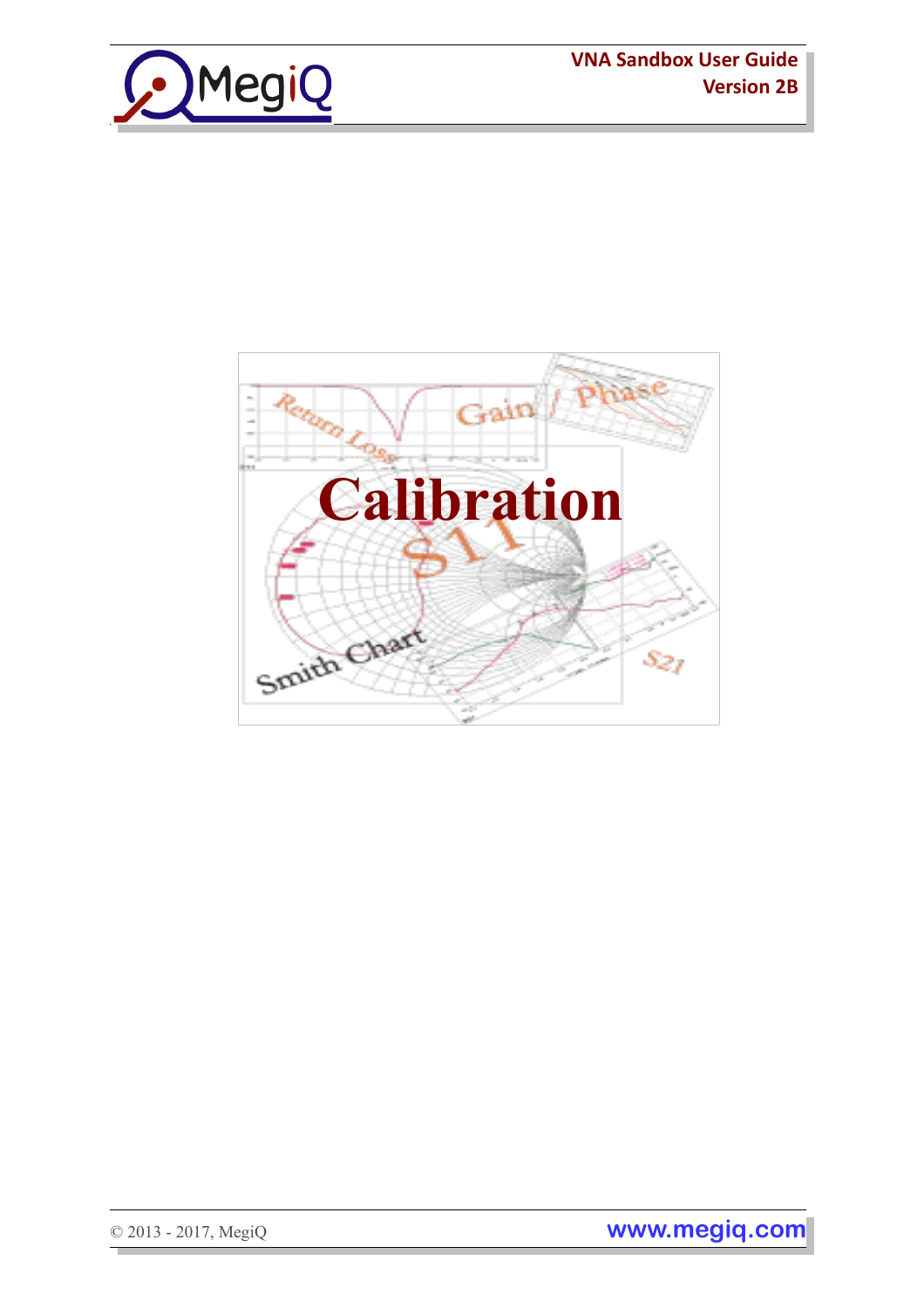

# **calibration**

In vector network analysis you are interested in impedances of components and circuits. At high frequencies almost any length of cable will act as an impedance transformer, thus altering the impedance you actually see. Furthermore at even higher frequencies many cables become lossy, which influences gain *and* impedance plots.

Luckily these cables act as linear elements and can be 'calibrated-out' by linear algebra. Do not be afraid, the instrument will do this for you, but it should be fed with some well known impedances for every frequency of interest before you start the actual measurement. Therefore before using the instrument you should perform a calibration on the whole set-up, including the cables, connectors, etc. for the frequency range you want to use in your measurement.



The instrument stores this set of calibration data, and since the MegiQ VNA is very temperature stable, you will not have to perform this calibration routine very often.

But, changing cables, connectors or frequency range means that you most renew the calibration. Avoid bending cables to much after calibration. (depending on the quality of the cable of course)

The well known impedances the MegiQ VNA uses for this are an Open Connection (O) a Short Circuit (S) a load resistor of 50 $\Omega$  (L) a Through (T) and a "No Connection" in order to calibrate the insulation between ports (I).

On the MegiQ VNA-Sandbox the calibration circuits are 11 (open), 12 (short), 13 (load and insulation) and 14 (through).

The calibrating process is straight forward, you will find it step by step below. You will find the process for the 1-port

and the 2-port measurements. You will need cables with UFL connectors when using the MegiQ VNA-Sandbox.

Again: during the calibration process, use the very same cables and connectors you are going to use in the actual measurement! Not calibrating the whole set-up will lead to very confusing results!

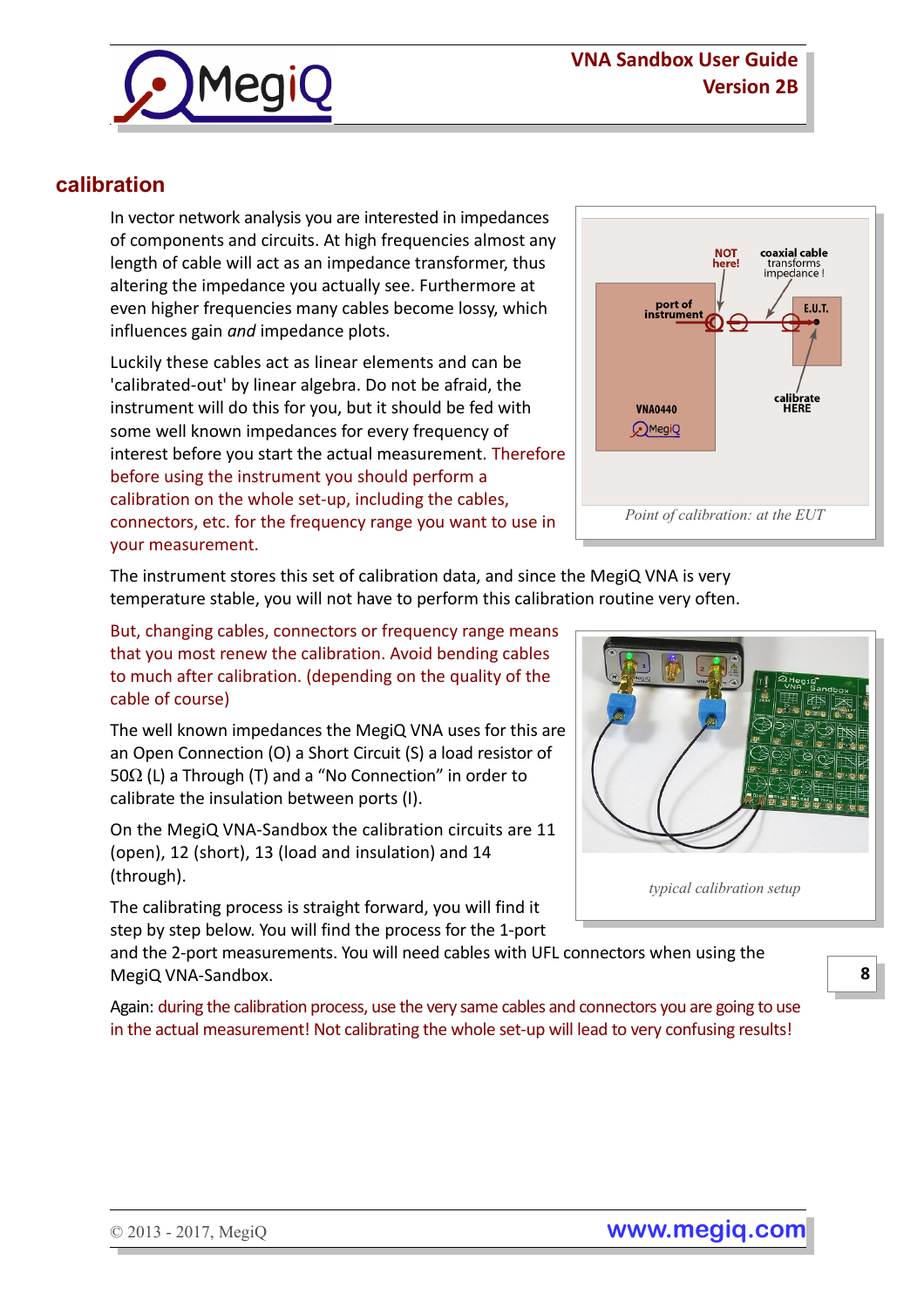

| <b>Measurement</b><br>VSB 25: CLC LPF                                        | Save As<br>Export<br>Save<br>Run.<br>Sweep                                        |
|------------------------------------------------------------------------------|-----------------------------------------------------------------------------------|
| Calibration<br>P1-Open / P2-Open<br>P1-Short / P2-Short<br>P1-Load / P2-Load | Dual Calkit<br>Calibrate<br>Renormalize<br>User Calibration                       |
| $\bigcirc$ P2-Tru-P1                                                         | Clear Data<br>Clear All                                                           |
| Measure<br>Sweep  <br>Screen                                                 | <b>Display</b><br>Bias Calibration<br>Generator<br>Detector  <br>Calibration Pane |

### **the calibration pane**

By selecting the calibration tab you get the calibration pane.

In the list "**Calibration**" you see what calibrations are needed. You can select a calibration you want to perform in this list and then press the button "Calibrate". Of coarse after you made the right connections to known impedances. (The OSLT-kit)

Green says the calibration has been done, red means there is no data.

Note that the instrument does not know whether or not you changed anything since you last calibrated the set-up, so green does not always mean you've got a valid calibration!

#### *check boxes*

There are several check boxes.

- Dual Calkit: On the sand box, there are two of each calibration impedance (O, S, L,) This way you speed up calibration by doing two calibrations (both ports) at the same time, in case of a 2-port measurement.
- User Calibration: tells the instrument to use the calibration you perform with the OSLT kit.

When this box is not checked the instrument will use the factory calibration at the SMA connectors of the instrument. You do not need to perform your own calibration now. But remember, the instrument will also measure any cable length, connectors, etc. that is in between the SMA of the instrument and your EUT. These will not be calibrated-out.

### *buttons*

There are several buttons in the Calibration Pane:

- Calibrate: The instrument will calibrate what you just selected in the list. (double clicking in the list has the same effect)
- Renormalize: The instrument will apply the last calibration you made to the measurement data in the graphs. You can use this when you want to calibrate *after*  you made your measurements, even on save data.
- Clear Data: This will clear the measurement data.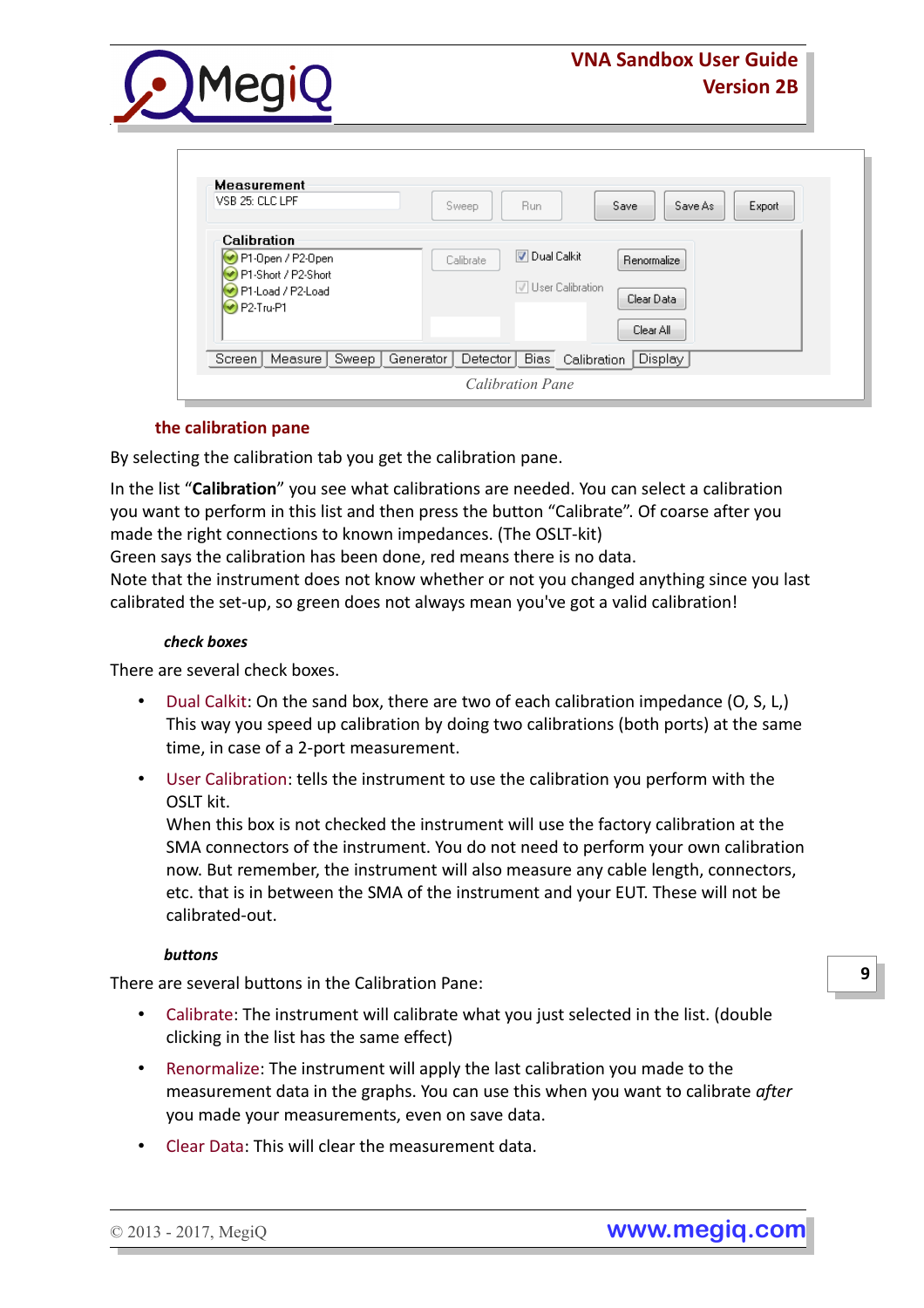

• Clear All: This will clear the measurement data and the calibration tables.

### **single-port calibration (OSL)**

If you are performing a 1-port measurement, you only need the O,S and L, because there is no "through" to an other port and also the "insulation" between ports is of no importance. First in the GUI, load the session file "VSB Measurements.vns" and select the measurement "VSB21/22:LCR series" This will pre-set the instrument and the display, which is handy if you are an new-comer to the MegiQ VNA-0440. Later on you can do all these, or different settings yourself, depending on the measurement.

1. GUI, Tab Generator: choose frequency range & generator power as appropriate.

### *open*

- 2. Connect the VNA to the "Open" circuit on the Sandbox (*circuit 11*)
- 3. GUI, Tab Calibration: select P1-Open and press Calibrate.

#### *short*

- 4. Connect the VNA to the "Short" circuit on the Sandbox (*circuit 12*)
- 5. select P1-Short and press Calibrate.

#### *load*

- 6. Connect the VNA to the "Load" circuit on the Sandbox (*circuit 13*)
- 7. select P1-Load and press Calibrate.

#### *final check*

Press Sweep. In the Smith chart all measurement points should now be close to the centre (50Ω) and in the Return Loss chart all points should be better then 45dB. *(50 is better then 40 when it comes to Return Loss)*

You are ready to go now, but remember, after changing cables, connectors or frequency range you'll have to renew the calibration!

### **2-port calibration (OSLTI)**

If you are performing a 2-port measurement, you need the O, S and L on both ports, *plus* the "*through*" (T) from one port to the other and the "*insulation*" (I) between both ports.

First in the GUI, load the session file "VSB Measurements.vns" and select the measurement "VSB25: CLC LPF" This will pre-set the instrument and the display, which is handy if you are a new-comer to the MegiQ VNA-0440. Later on you can do all these, or different settings yourself, depending on the measurement.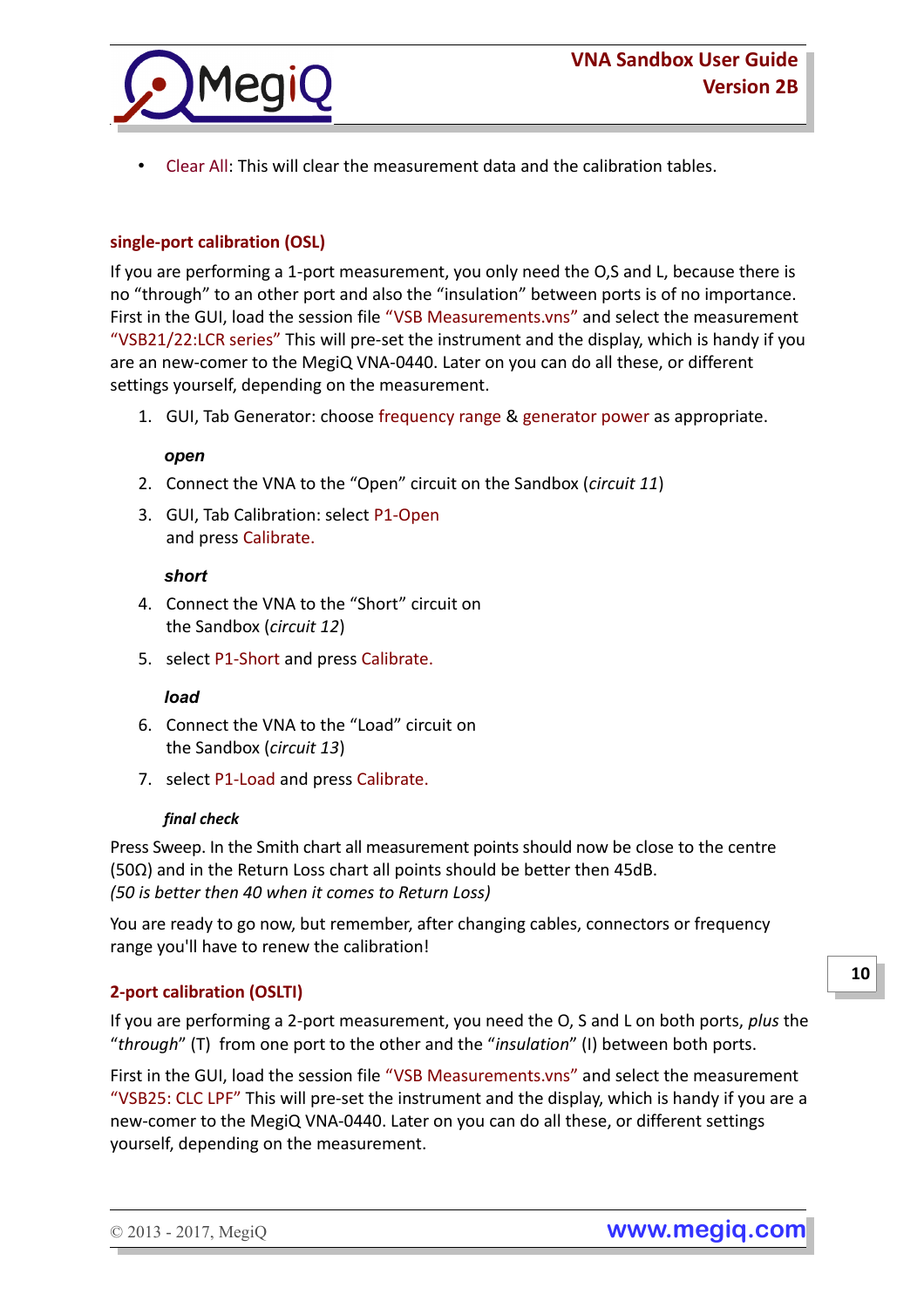

### *instrument set-up*

1. GUI, Tab Generator: choose frequency range & generator power as appropriate.

### *open*

- 2. Connect *both* ports to the "Open" circuits on the Sandbox (*circuit 11*)
- 3. GUI, Tab Calibration: select P1-Open / P2-Open and press Calibrate.

### *short*

- 4. Connect *both* ports to the "Short" circuits on the Sandbox (*circuit 12*)
- 5. select P1-Short / P2-Short and press Calibrate.

### *load*

- 6. Connect *both* ports to the "Load" circuits on the Sandbox (*circuit 13*)
- 7. select P1-Load / P2-Load and press Calibrate.

### *insulation*

8. The insulation between the two ports will be calibrated together with the load calibration above, so you do not need to perform any special action for that.

### *through*

- 9. Connect *both* ports to the "Through" circuit on the Sandbox (*circuit 14*)
- 10. select P2-Tru-P1 and press Calibrate.

### *final check*

Connect both ports to the "Load" circuit on the Sandbox (*circuit 13*).

Press Sweep. In the Smith chart all measurement points should now be close to the centre (50Ω) and in the Return Loss chart all points should be below 40dB.

You are ready to go now, but remember, after changing cables, connectors or frequency range you'll have to renew the calibration!

### **saving your calibration**

You can press the button "Save As" and give your configuration a name. Specially the 2-port calibration is quiet some work. After saving the configuration, you also save the calibration tables and thus you'll have the saved configuration to go back to. Of coarse this only gives you a valid calibrated set-up as long as you change nothing.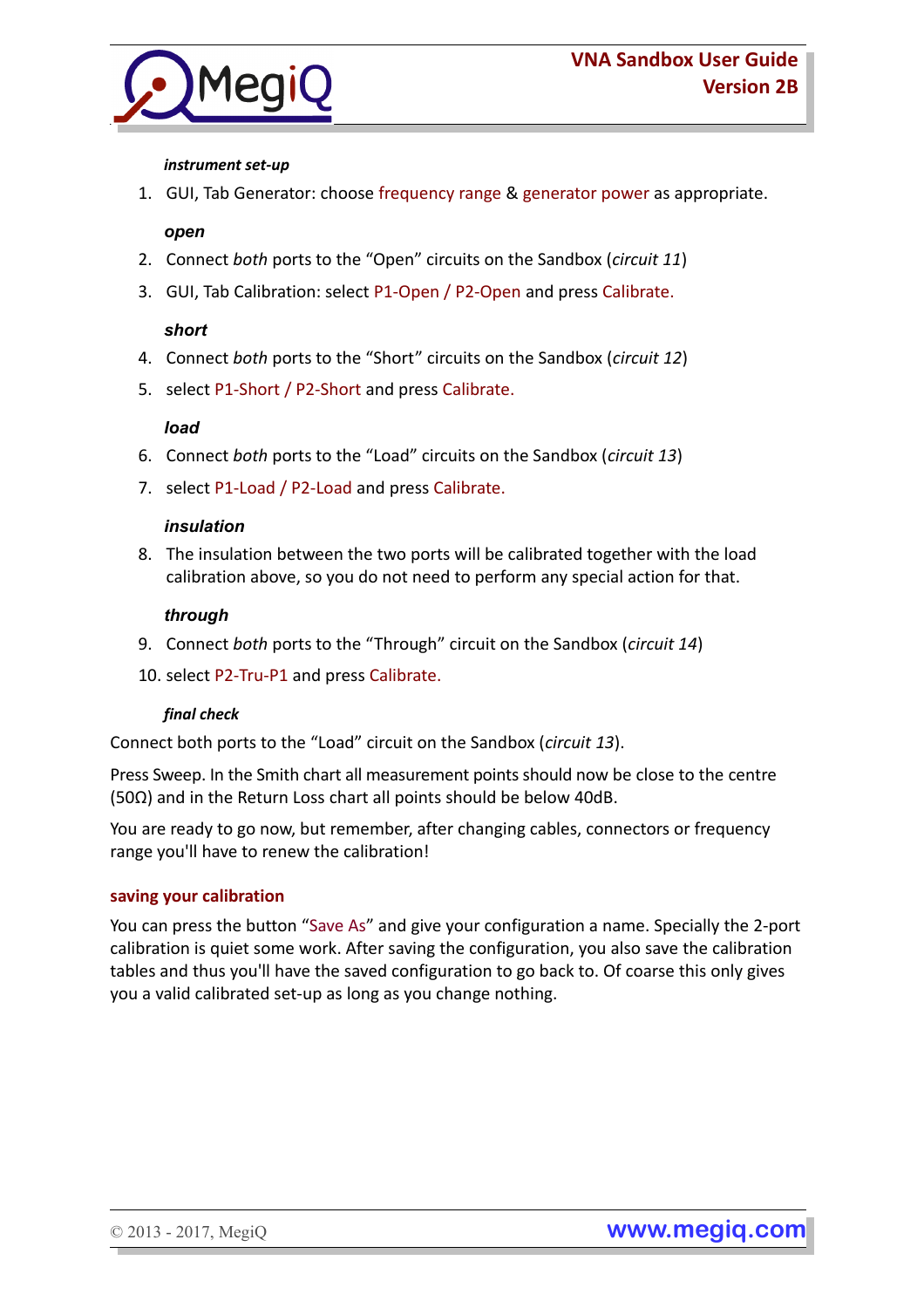





**12**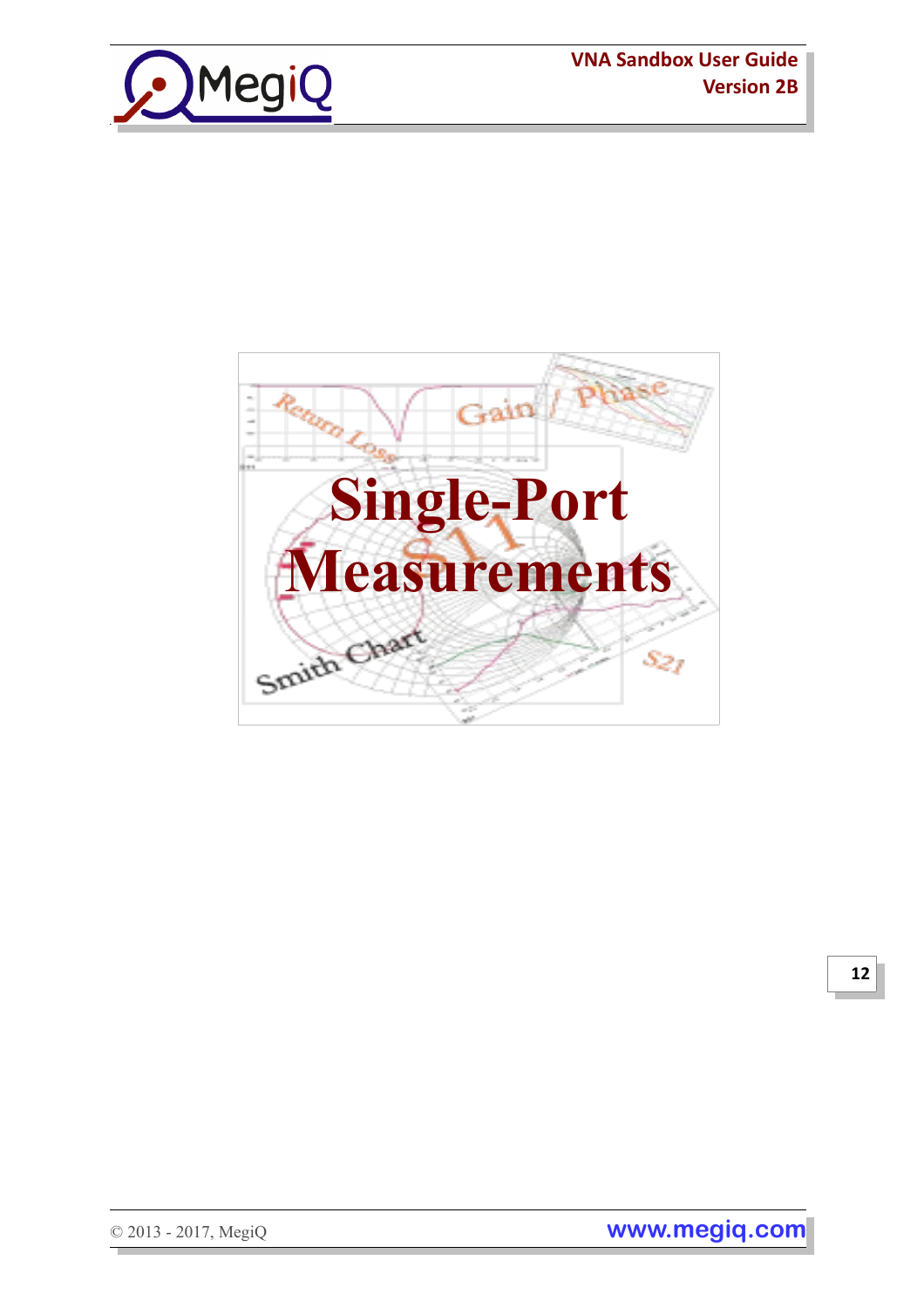

## **Single port measurements**

Now you are ready to start performing actual measurements on the MegiQ VNA-Sandbox. RF in real Life! You will find a description of every circuit on the Sandbox together with an explanation what you see on the VNA display, and more important: "*What does it mean*".

#### **real life circuits!**

No, do not be afraid, these RF circuits are not "life" in the sense of dangerous voltages. No, the VNA uses low signal levels which are not dangerous. With *Real Life Circuits* we mean: circuits you are likely to encounter in your day-to-day work as an RF-engineer.

#### **experiment!**

You can experiment freely with the circuits on the MegiQ VNA-Sandbox. Feel free to watch the effects of a loosely connected cable, of changing one cable by a slightly longer one without recalibrating. Also the effects of touching the circuit under test, or in case of the antenna experiments, just putting your hand in the neighbourhood of the circuit.

#### **using the sandbox**

This is very easy. Every circuit has a number, one or more UFL connectors and a small graph of the expected results. Connect the instrument to the connectors of the circuit of your choice, do the right settings on the instrument and perform the measurement.

The circuits and the measurements on it are explained in this document, one chapter per circuit You can start with any circuit at will. But if you are a new-comer to vector network analysis, we suggest you start in the order of this manual.

#### **calibration**

Of course, you have already calibrated the set-up with connectors and cables you are going to use in the real measurements. If not so, see the previous pages under "calibration". The instrument is very stable, so once calibrated you can go on for quiet some time.

#### **enjoy!**

It is not for an exam. So play around and learn, learn and learn. And do no forget to enjoy, because learning RF is fun!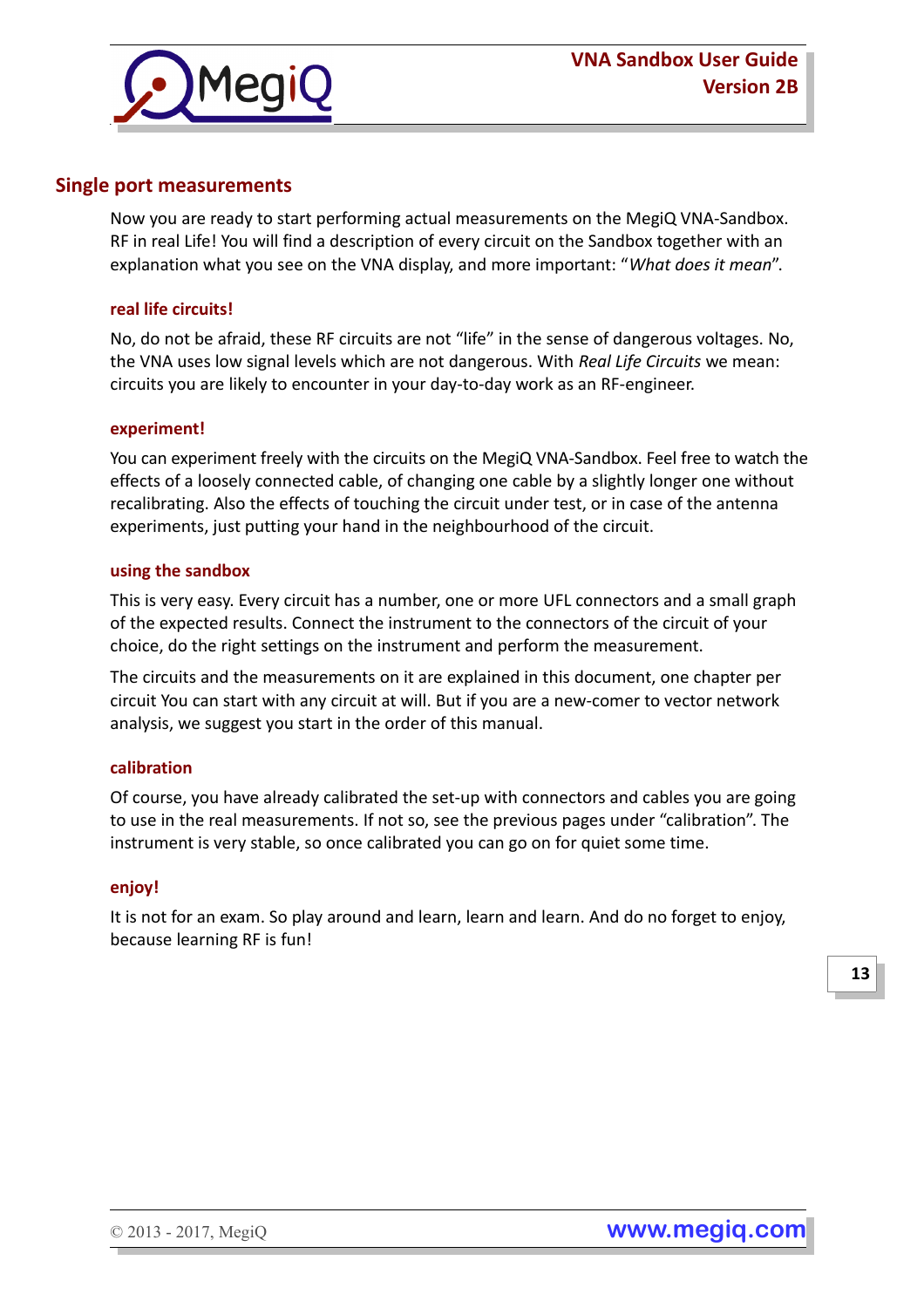# **VNA Sandbox User Guide Version 2B**



## **series resonant circuit (21)**

An ideal series resonant circuit consist of a pure capacitor in series with an inductor and is therefore a pure imaginative impedance, except at resonance where the capacitive and the inductive part cancel each out resulting in a short circuit, which is a 'zero-vector' in the origin so you cannot define it being real or imaginative at resonance.

#### **what do you see**

All pure imaginative impedances reside on the outer rim of the Smith chart. At very high frequencies the impedance is very high due to the inductor. on the low side of the spectrum it is very high due to the capacitor. In between the impedance goes from high through zero, to high again.

| D <del>)</del> | circuit 21:<br>series LC |
|----------------|--------------------------|
|                |                          |
|                |                          |
| <b>MegiQ</b>   |                          |
|                | schematic                |

As soon you see the graph of a series resonant circuit leave the outer rim going a bit to the middle it tells you that the circuit is not that ideal at all (which is with anything in real life)

Anything within the Smith chart is lossy, so there are pure resistive ('real') elements in the circuit. This has to do with the circuit-Q. Affecting this are resistance of the inductor (plus the skin effect), dielectric losses in the capacitor and PCB material.

You also see that these losses increase at higher frequencies.

*Note:* losses in the cables are NOT contributing to this effect. You've calibrated these out.. (You *do have* calibrated the whole set-up including cables and connectors, haven't you?)

All points outside the graph indicate a negative real resistance, e.g. an active circuit, like an oscillator, but this is not the case with circuit 21.





**14**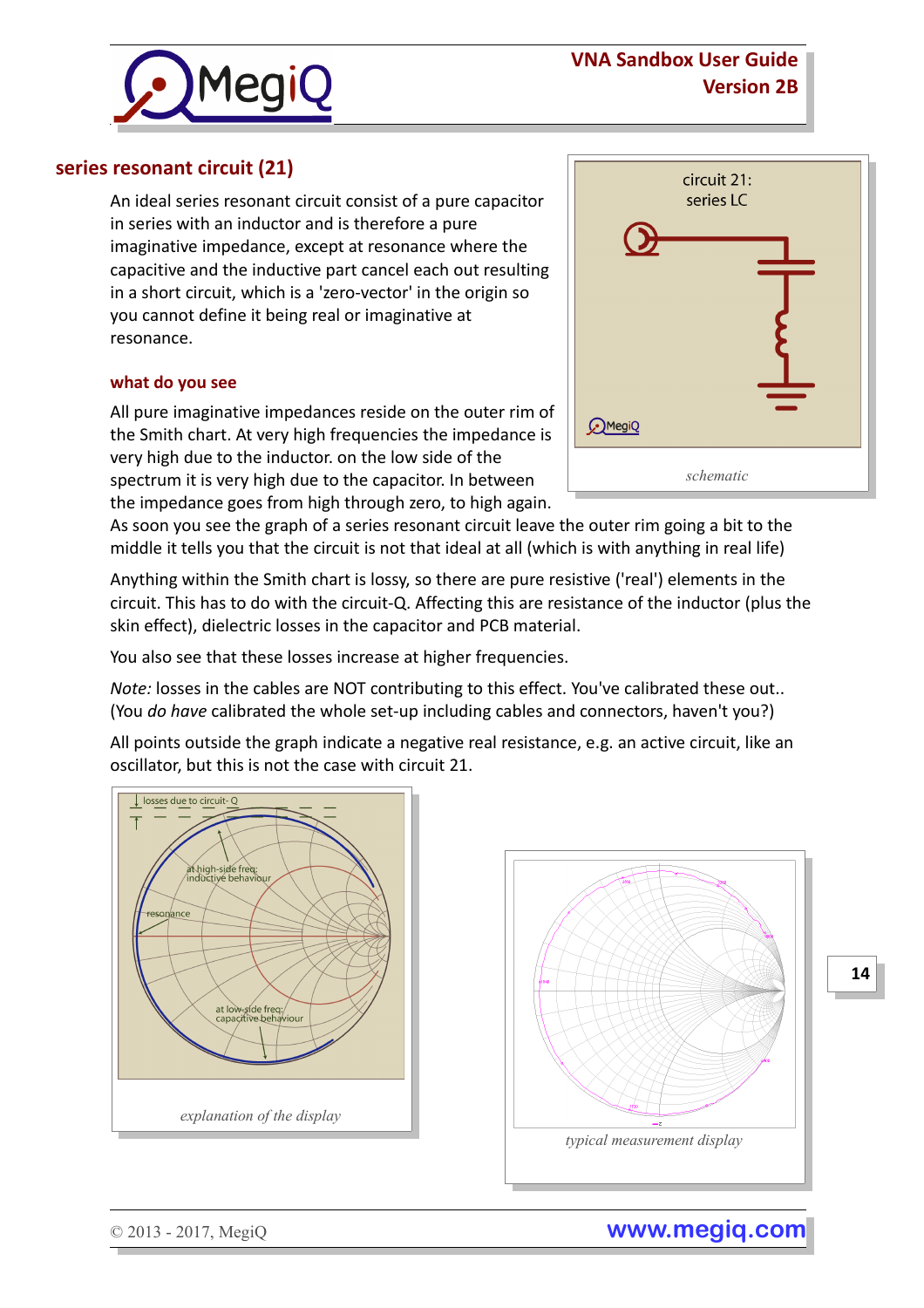

# **series resonant circuit with parallel resistor (22)**

Here the series resonant circuit is bypassed by a pure resistor, introducing a reel part in the impedance.

#### **what do you see**

Near to resonance you will see about the same behaviour as with the previous circuit, because the impedance of the LC is very low at those frequencies, thus shorting out the resistor.

But, when you move away from resonance, the impedance of the LC will go way up and the influence of the parallel resistor will be greater, until finally, you only "see" this resistor (50Ω). Above resonance the circuit is more like a lossy inductor and on below resonance it looks like a very lossy capacitor.

| <b>MegiQ</b> | circuit 22:<br>series LC with parallel resistor |
|--------------|-------------------------------------------------|
|              | schematic                                       |

Here the curve is much more to the inner of the chart, indicating a "lossy circuit". Note that the word "lossy" only applies to the port you are looking into. It means there is less power "coming back".





© 2013 - 2017, MegiQ **www.megiq.com**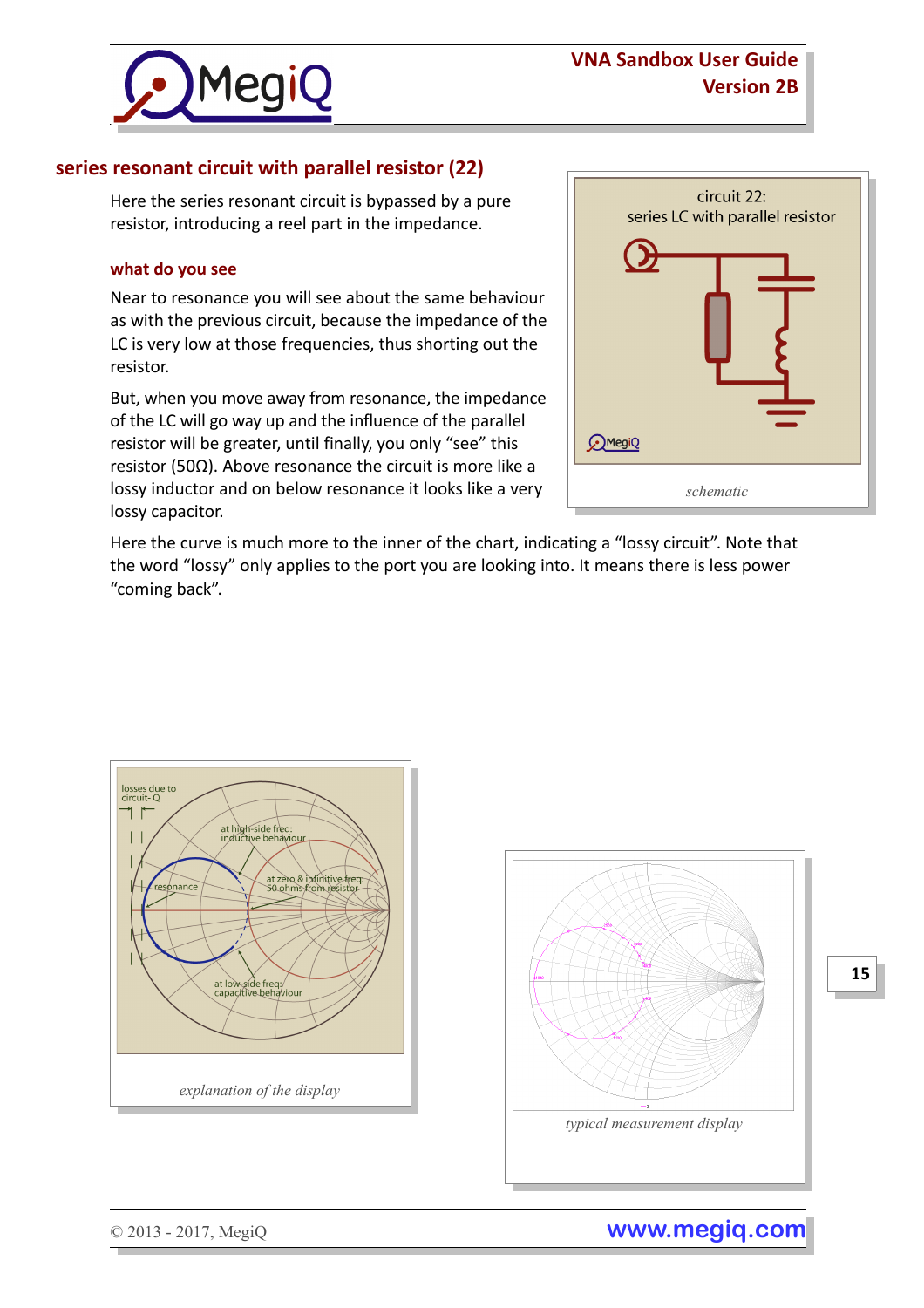



# **series resonant circuit with resistor in series (23)**

Now you find a resistor in series with the series LC-circuit, again introducing a reel part tot the imaginary impedance of the LC-resonant circuit.

#### **what do you see**

At very low frequencies the capacitor introduces the bulk of the series impedance, while at very high frequencies you will almost only see the inductor. In both cases the resistor does not contribute a lot to the total impedance. But around resonance the LC part shows very low impedance and then the resistor (50Ω) has a big influence.

The line does slightly go to the inner of the chart at very high frequencies. This is caused by the by the parasitic capacitance shunting the resistor and also by increased circuit losses at higher frequencies.

| circuit 23:<br>series-LC with resistor in series |
|--------------------------------------------------|
| $\binom{1}{2}$ MegiQ                             |
| schematic                                        |

So way off resonance the circuit shows the same behaviour as the simple series LC-circuit (circuit 21) and close to resonance the circuit acts as a 50 $\Omega$  resistor, yielding points very close to the middle of the Smith chart. (Yes, in this case very lossy *and* dissipative)





**16**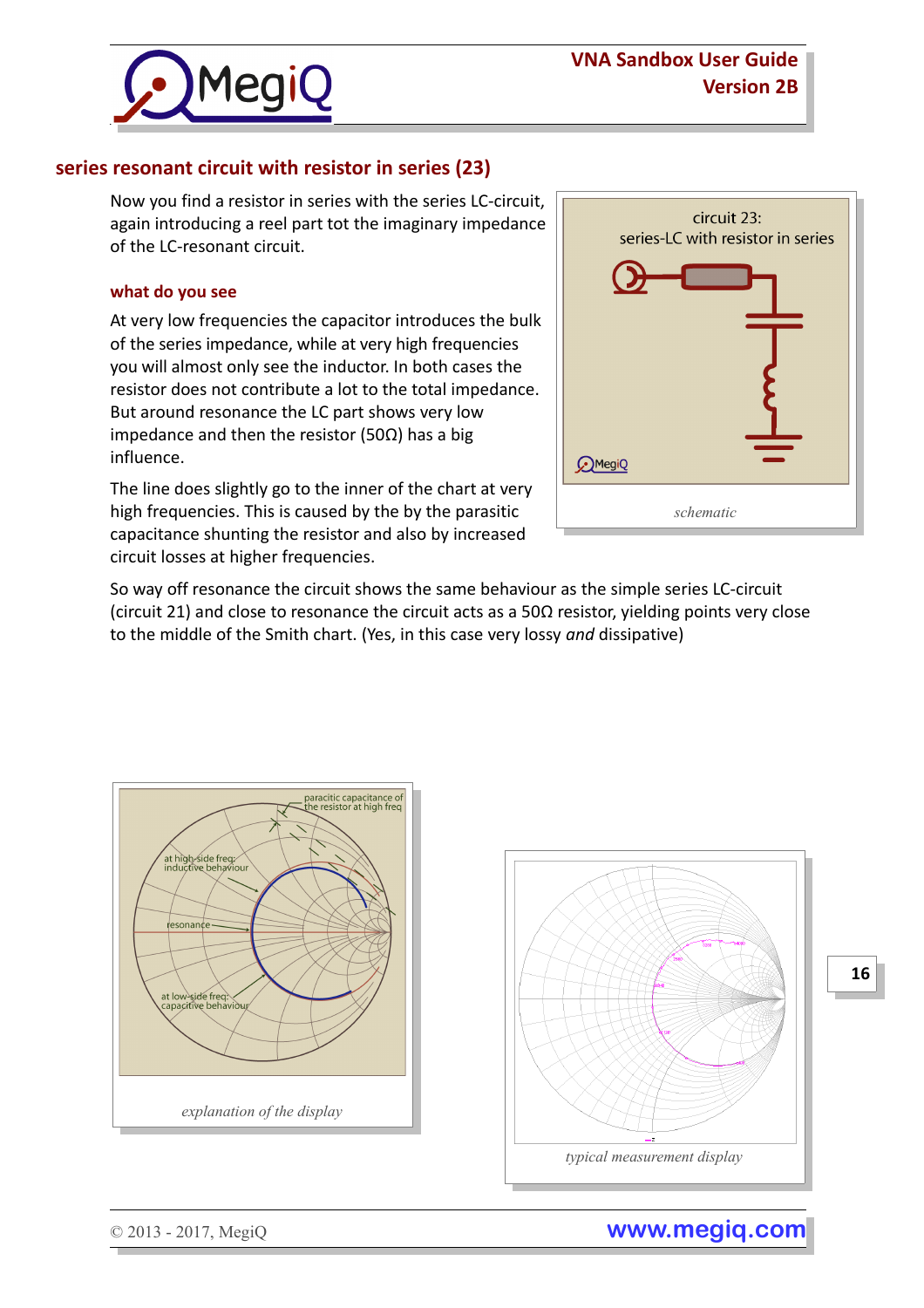

# **series resonant circuit with resistor parallel with inductor (24)**

Again a series LC-circuit, but now with a 50Ω resistor parallel to the inductor. This simulates a very lossy coil at high frequencies.

#### **what do you see**

At very low frequencies the capacitor takes care of the bulk of the impedance: it shows a high capacitive impedance very alike circuit 21, the first LC-circuit. The resistor is of almost no importance. But when frequency goes up the capacitive impedance goes down and the RL-part gets more influence.

At resonance the line crosses the reel line (the horizontal line in the chart) much closer to the middle then in the case of circuit 21. Indeed, the circuit is much more lossy then the (almost) pure LC-circuit so the line *got to be* closer to the middle.



At very high frequency the capacitor has a very low impedance and the inductor a very high one, so the 50Ω of the resistor dominated the graph at high frequencies.